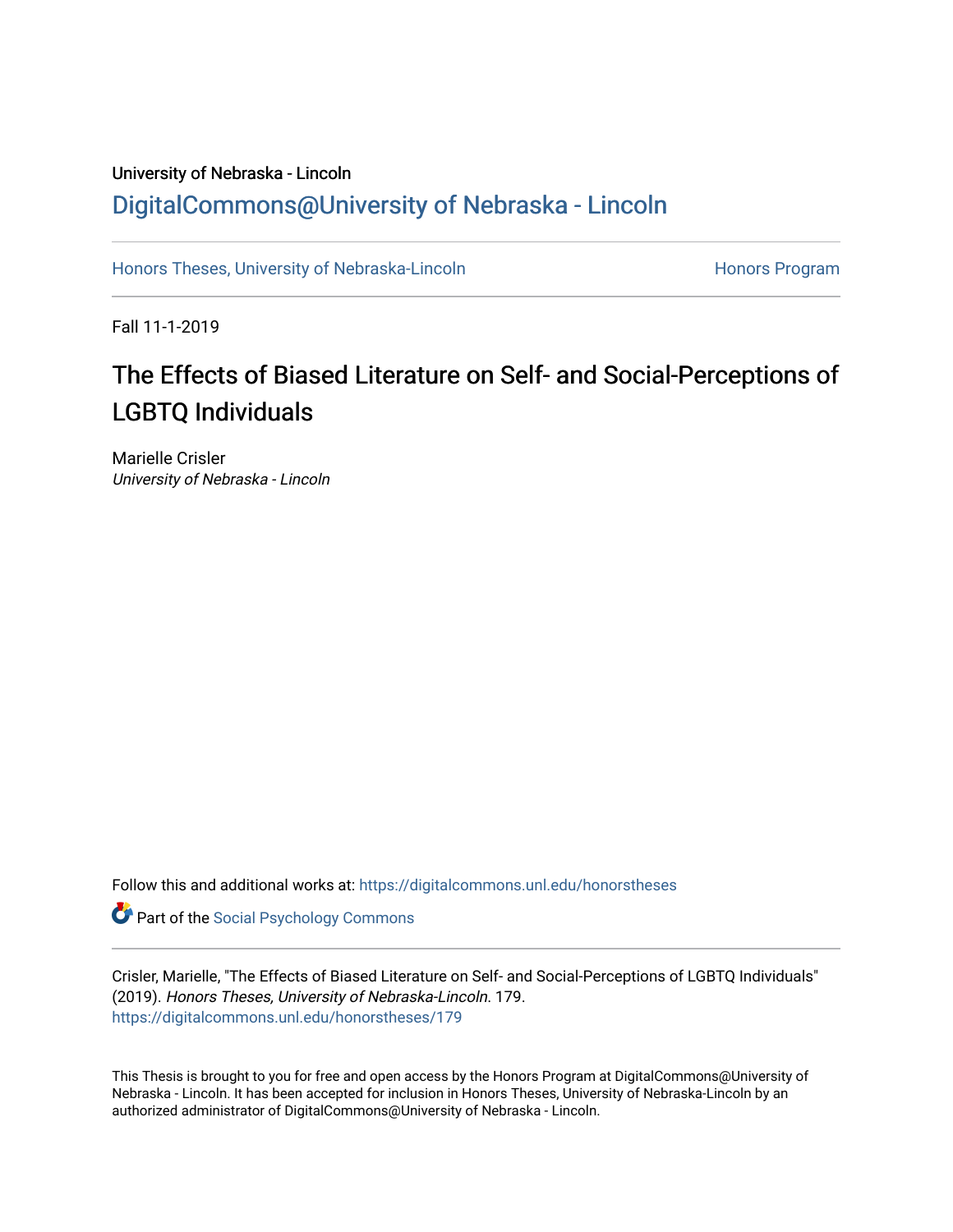### LGBTQ LITERATURE AND SELF- AND SOCIAL-PERCEPTIONS

## THE EFFECTS OF BIASED LITERATURE ON SELF- AND SOCIAL-PERCEPTIONS OF LGBTQ INDIVIDUALS

An Undergraduate Honors Thesis Submitted in Partial Fulfillment of University Honors Programs Requirements University of Nebraska-Lincoln

> by Marielle Crisler, BA Psychology and English College of Arts and Sciences

> > 28 October 2019

Faculty Advisors: Kathryn Holland, PhD, Psychology and Women's and Gender Studies Robert Lipscomb, PhD, English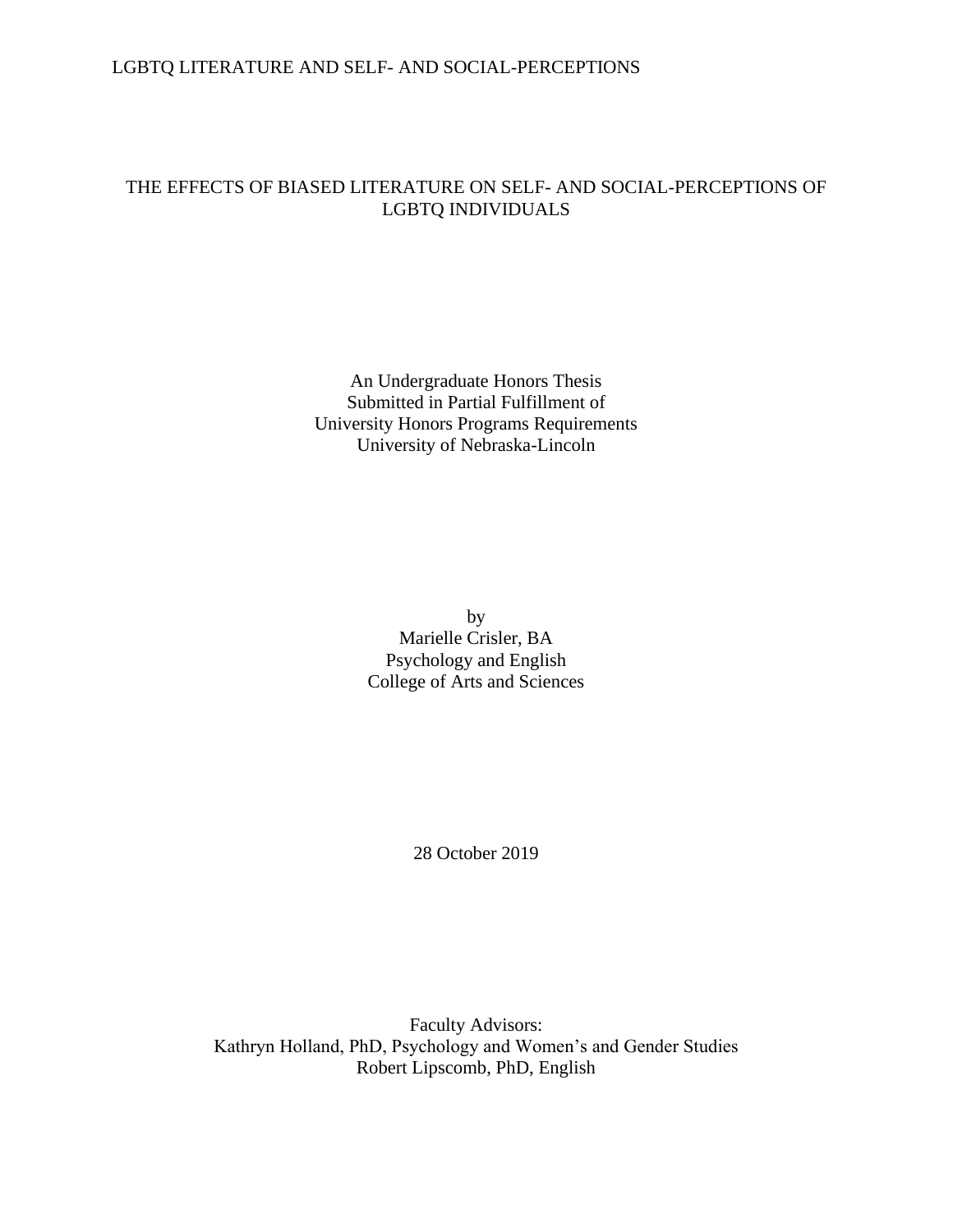#### **Abstract**

Though media portrayal of lesbian, gay, and bisexual individuals has increased significantly in recent years, the representation has brought and cemented harmful stereotypes along with it. People who are discovering their identity as sexual minorities might consume media that portrays LGBTQ individuals negatively, or even kills them in many cases, and believe that they are doomed to the same outcome. Literature is no exception to this influx of negative stereotypes. The purpose of this study is to determine the effects of stereotypes in LGBTQ literature on those who identify with the characters presented in the text to the same extent that LGBTQ stereotypes in television have been explored. This study employs priming to determine if negative or positive biases in literature excerpts cause readers to perceive their sexuality negatively or positively respectively, with a neutral text as a control condition. By contacting over 100 LGBTQ resource centers at universities across the country and having their leaders send the survey to their listserv, 50 participants were recruited to respond to the survey. Results from this study were meant to give insight into the ways literature can influence social identity and self-perception.

*Key words*: LGBTQ, literature, priming, attitudes, psychology, outness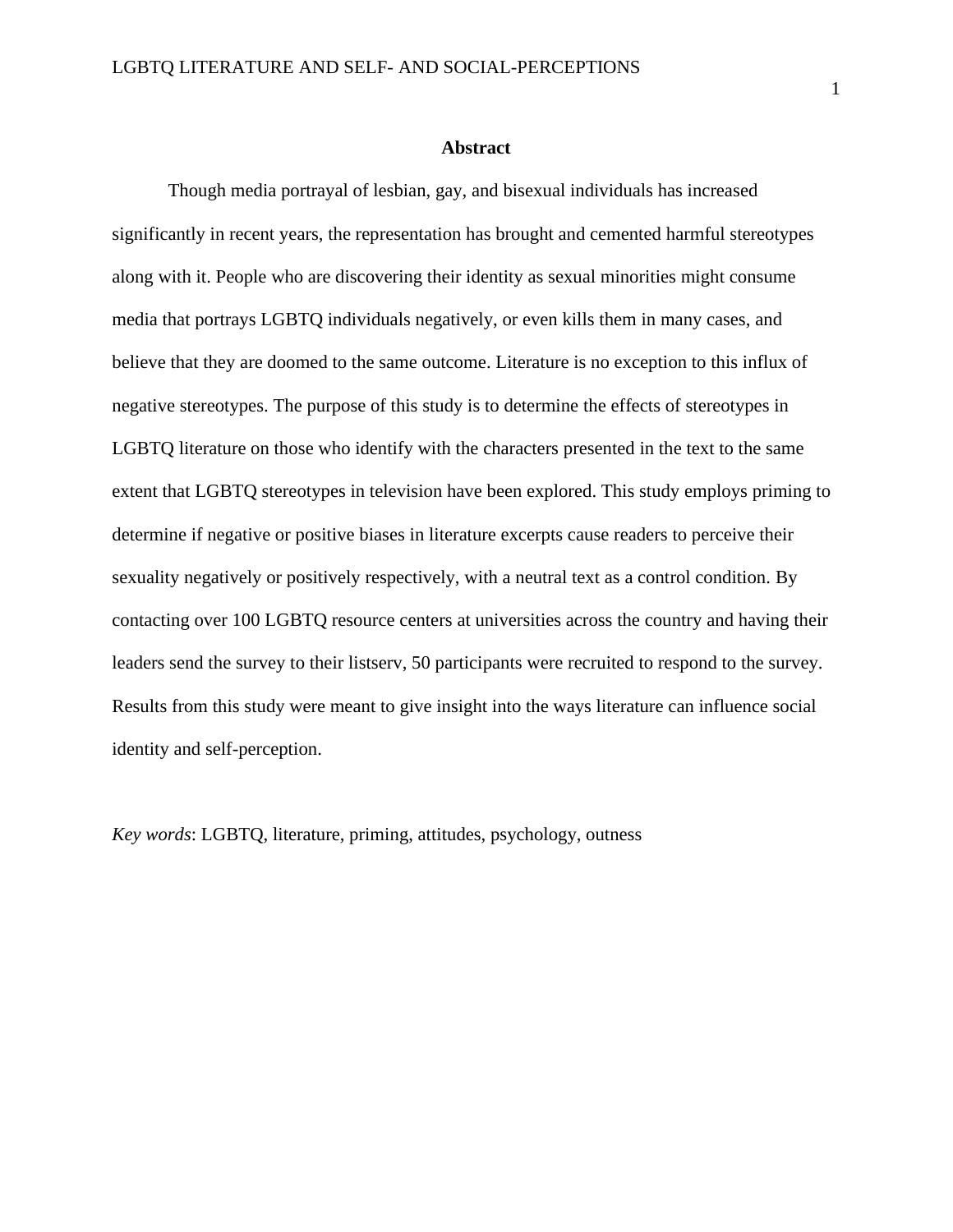#### The Effects of Biased Literature

#### on Self- and Social-Perceptions of LGBTQ Individuals

It is no question that the U.S. popular media shape both the way individuals perceive themselves and the way they perceive others. From films like *Birth of a Nation* (Griffith, 1915) to *Boys Beware* (Davis, 1961), the media has been used as propaganda against certain groups of people to oppress them and to cement negative stereotypes in the minds of their oppressors. Today, the popular media is still used as an influencer, albeit sometimes to a more subliminal extent. The way marginalized groups are portrayed can play a significant role in their social perception and, in turn, their own self-concept.

McLaughlin and Rodriguez (2017) introduced the concept of "stereotyped identification" (p. 1196), which is "the idea that cognitively and emotionally identifying with fictional minority characters can increase acceptance of minorities, while reinforcing stereotypes about how they look, act, and talk" (p. 1197). Their national survey found that LGBTQ individuals who watch shows with gay characters are more likely to identify with those characters than straight characters and that presenting gay characters on television does reinforce stereotypes, both positive and negative, about gay individuals. In addition, the phases of building self-identity change throughout life, and adolescents and young adults actively become aware that they share a common fate with people who have the same identity (Umaa-Taylor, et al., 2014). With the perpetuation of stereotypes come tropes, which can become ingrained in the canon of all media.

The "Bury Your Gays" trope is prevalent in literature, film, and television, almost necessitating that a gay character, if present, will be killed off (Waggoner, 2018). According to Waggoner, the trope began in the late 19th century literature, permeated television and film at their advent, and persists to this day. In 2016, the CW network series *The 100* killed one of its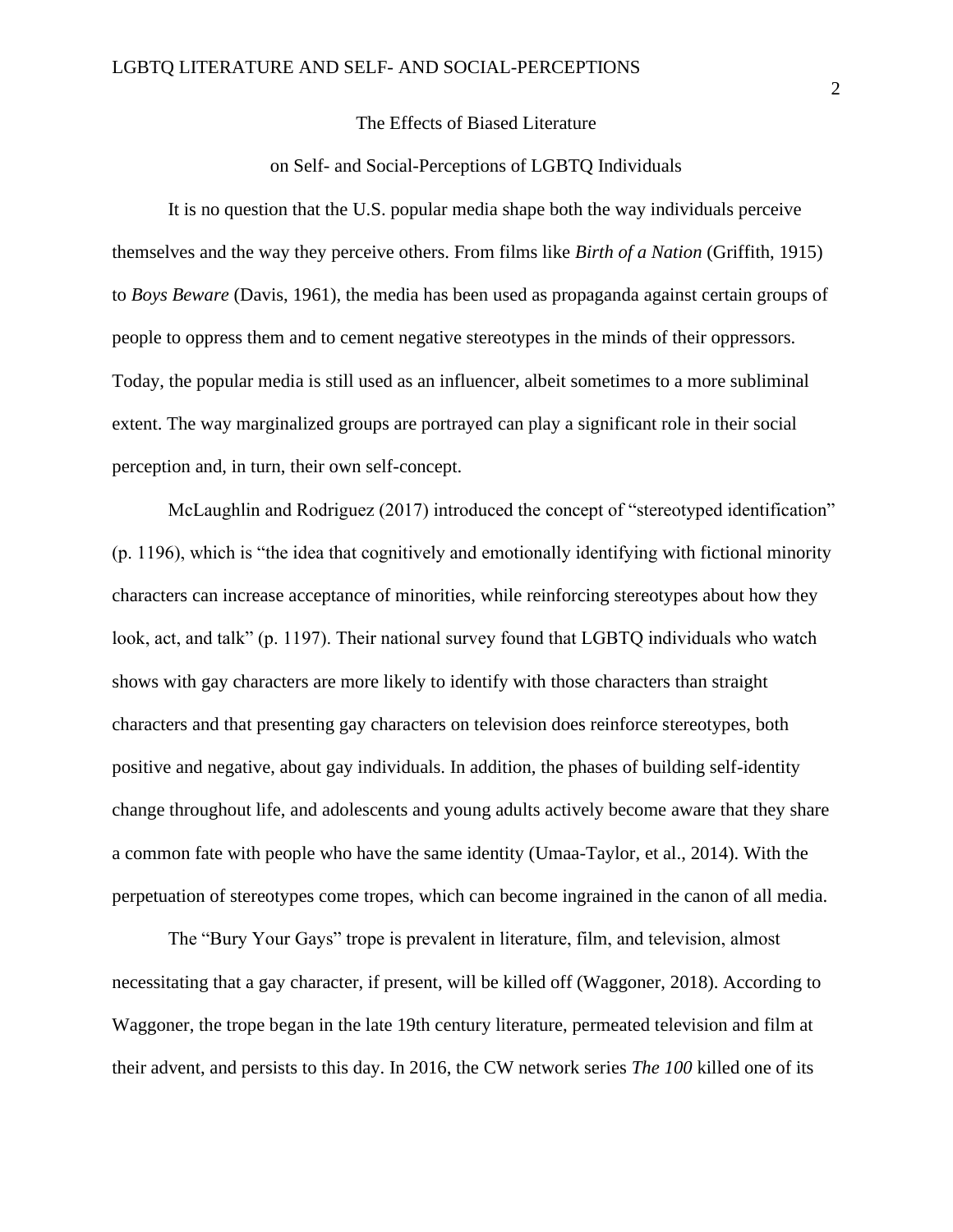lesbian characters immediately after confirming her relationship with another woman. This led to an online outcry by fans who had previously believed the show to have potential for a positive platform that would affirm queer identity in media rather than negate it as it did when it killed the lesbian character. Waggoner (2018) noted, "When a niche audience is 'baited' into watching a show because of a promise of positive representation, perhaps more conversation should be had regarding falling into clichéd tropes that have shown harm and discord in the past" (p. 1889). In this case, stereotyped identification would indicate the idea that viewers who identify with these characters would identify with and expect negative stereotypes and tropes to become relevant in their own lives. Stereotyped identification exists through other forms of media as well, such as film, the Internet, and literature.

Tropes like these become ingrained in individuals, to the extent that they cause perpetual alertness and anxiety. In chapter four of her book, *Touching Feeling*, Eve Segwick (2002) proposed the idea of paranoid reading, which in essence discusses the way marginalized groups experience paranoia in relation to their oppression. She addresses the concept from a queer theory perspective, saying, "What is illuminated by an understanding of paranoia is not how homosexuality works, but how homophobia and heterosexism work—in short, if one understands these oppressions to be systemic, how the world works" (Segwick, 2002, p. 126). This understanding of homophobia can be applied to LGBTQ media, literature in particular, in which harmful stereotypes are prevalent. Readers may learn through experience to brace themselves to read about the fate of a character who shares the same identity. Paranoid reading could cause even more negative mental health outcomes in individuals who are already predisposed to experience them.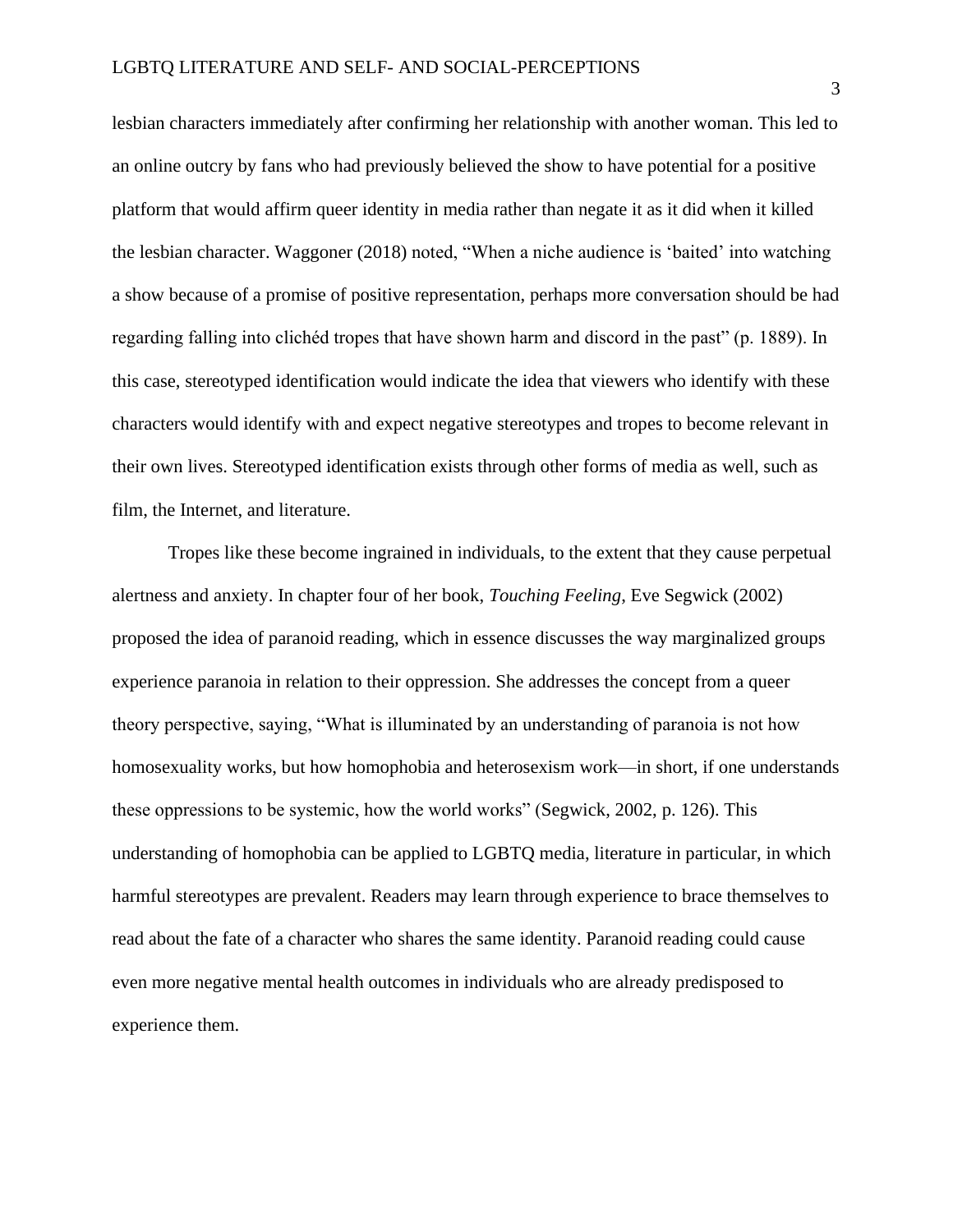In a synthesis of 62 papers surveying mental health outcomes of LGBTQ individuals, Mongelli (2019) found that rates of depression, suicidality, and substance abuse are higher in LGBTQ individuals than the general population. Another study by Ojeda-Leitner and Lewis (2019) found positive correlations between health-related stereotype threats and factors like fear of visiting a mental health practitioner because of their sexuality and self-reported mental health. McDonald's (2018) review of literature regarding social support and mental health found that individuals with higher levels of social support are less likely to suffer from depression and anxiety, abuse drugs, engage in risky behaviors, or have low self-esteem and shame.

According to Craig, McInroy, McCready, and Alaggia (2015), some LGBTQ individuals use media as a coping mechanism to escape from the realities of discrimination. They "sought out media, sometimes media specifically created for LGBTQ audiences, to deal with content from popular media about LGBTQ youth they found stigmatizing, as well as to cope with the stress they experienced in their daily lives" (p. 262). There is some evidence that avoidance increases resilience, and avoidance is seen as a positive coping mechanism because it does not put the individual at further risk. In other cases, "media empowered [the participants] to feel stronger through positive story lines or visibility of resilient characters" (p. 263). Positive representations in media were found to "buffer some of the effects of marginalization" (p. 269), which would ultimately lead LGBTQ individuals to have better mental health outcomes and perceptions.

One study by Bonds-Raacke, Cady, Schlegel, Harris, & Firebaugh (2007) found that priming participants to think about certain representations of LGBTQ characters would influence their attitudes towards those characters. Participants were asked to recall any representation of an LGBTQ individual in media, or to recall a positive or negative representation of the same type of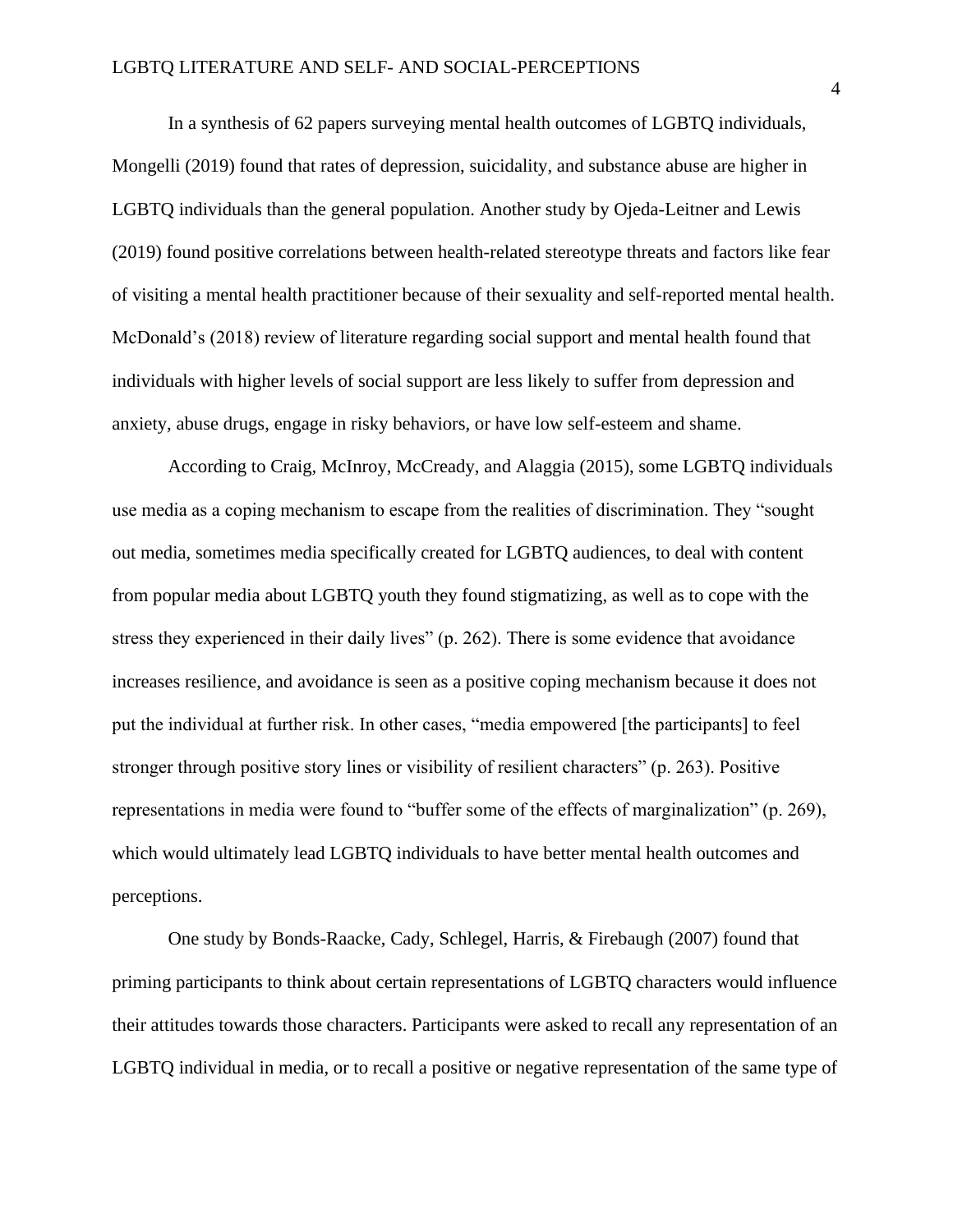character. They were then asked to respond to scales measuring attitudes towards gay and lesbian individuals. The study found that participants who were primed to think of any LGBTQ character or a positive representation of an LGBTQ character were more likely to report better attitudes towards LGBTQ people and consider them good role models. However, those asked to recall a negative portrayal had more ambivalent attitudes towards LGBTQ individuals. Though the attitudes were not necessarily negative, priming did influence participants' attitudes towards LGBTQ people.

Some psychologists have studied the effects of online media and offline electronic media on social and self-perceptions (e.g., Gomillion & Giuliano, 2011 and Bonds-Raacke, Cady, Schlegel, Harris, & Firebaugh, 2007), but there appears to be a paucity of research in the area of offline non-electronic media's influence on these perceptions. The purpose of the present study was to determine if exposing LGBTQ individuals to negative, positive, or neutral LGBTQ literature would influence their social perceptions of the LGBTQ community and their selfperceptions relative to the literature's bias. It was hypothesized that scores on the Attitudes Towards Homosexual People Scale (Kite and Deaux, 1986) would increase to indicate more positive attitudes towards homosexuals in the group that read a positive excerpt, decrease to indicate more negative attitudes in those who read the negative excerpt, and would not change for those in the neutral condition. Scores on the Internalized Homophobia Scale (Herek, Cogan, Gillis, and Glunt, (1998) were expected to be influenced by priming in that individuals who read a negative excerpt would have higher levels of internalized homophobia, and individuals who read a negative excerpt would have lower levels of internalized homophobia, and there would be a significant difference between the experimental conditions. Community Connectedness scores (Frost and Meyer, 2012) were expected to increase in those who read a positive excerpt and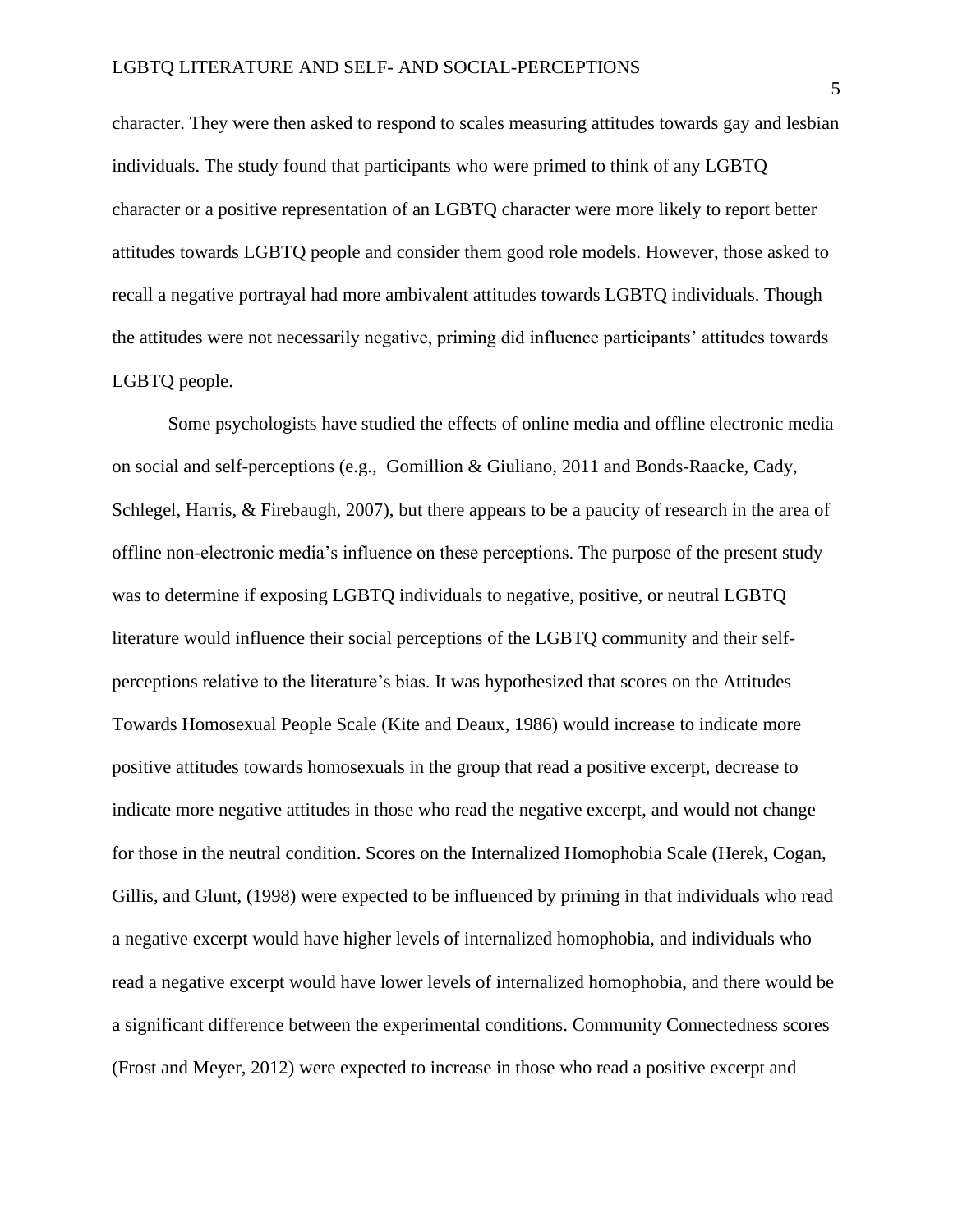decrease in those who read a negative excerpt. Level of comfort in being out was expected to increase in those who read positive excerpts and decrease in participants who read a negative excerpt based on the Outness Inventory (Mohr and Fassinger, 2000).

#### **Methods**

#### **Procedure and Participants**

After obtaining approval for the project from the Institutional Review Board, an email requesting participants was sent to each LGBTQ resource center listed on an online database of universities with LGBTQ centers in the United States. The email asked that its recipient would forward the survey to their listserv of LGBTQ students. 101 universities were contacted. The data for the study was collected through an online survey using Qualtrics. After consenting to participate in the survey, participants were asked demographic questions to ensure everyone taking the survey was an adult (age 19 and over) and that their sexual orientation was anything other than straight (lesbian, gay, bisexual, queer, etc.).

Initially, nearly 70 people participated in the survey, but after excluding participants who were under the age of 19, who did not respond correctly to at least 2 of 3 comprehension checks, or who did not fully complete the survey, 50 participants had usable data. Out of the 50 participants, 10 identified as lesbian, nine as gay, 14 as bisexual, six as pansexual, nine as queer, one as asexual, and one as bisexual aromantic. Fifty percent of the sample identified as a cisgender female, 20 percent as a cisgender male, 2 percent as a transwoman, 2 percent as a transman, 10 percent as genderqueer, 12 percent as non-binary, and 4 percent as other. The ethnic makeup of the sample was 2 percent Black/African American, 10 percent Asian/Asian American/Pacific Islander, 4 percent Latina/o/x or Hispanic, 4 percent Native American, and 94 percent White or Caucasian. The average age was  $25.18$  (SD = 6.24).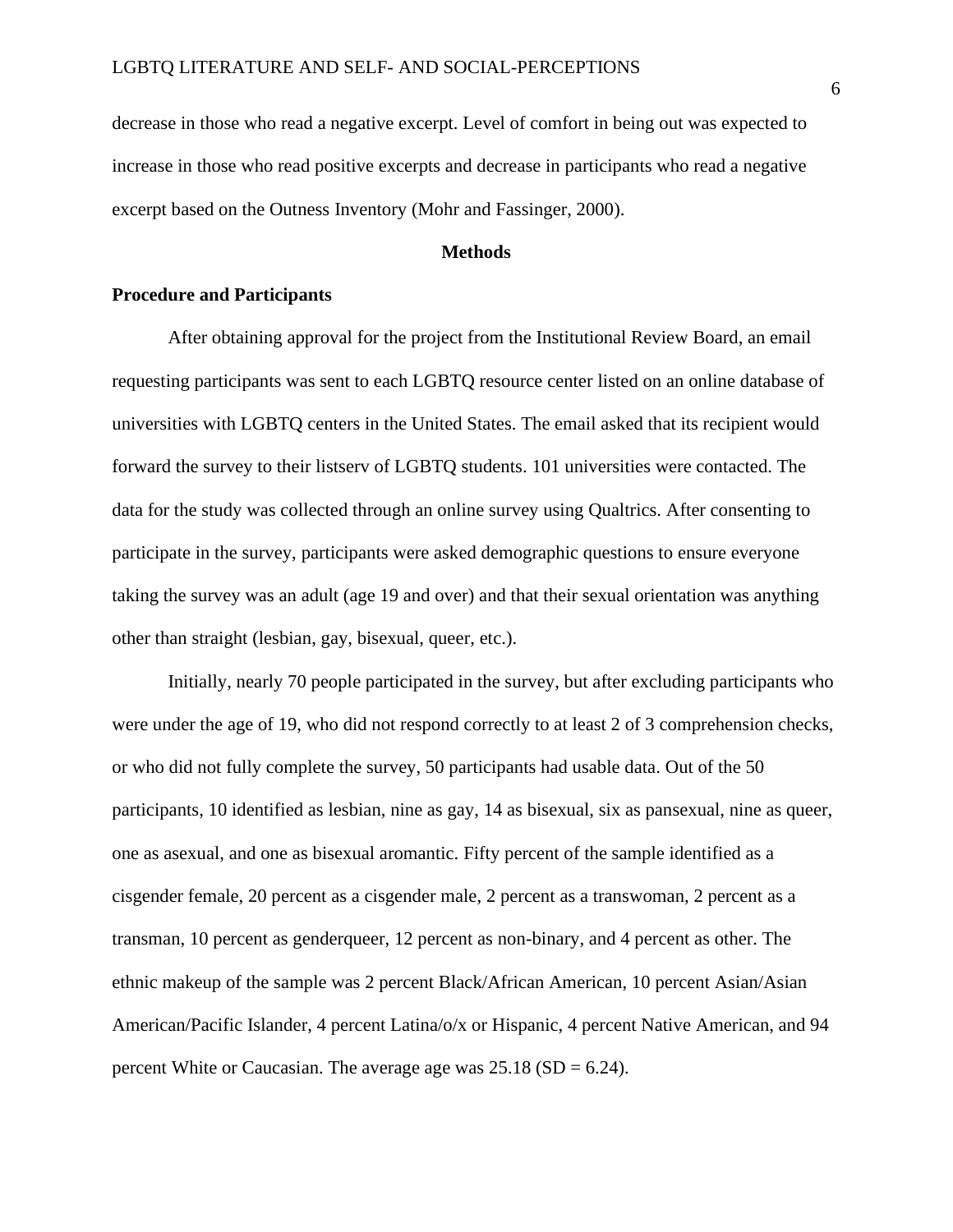Participants were randomly assigned to read one of three brief ~360-word excerpts from a piece of the LGBTQ literary canon that portrayed queer individuals either positively, neutrally, or negatively. The positive excerpt was from the novel *Call Me By Your Name* by Andre Aciman (2007). This excerpt, which depicted the first sexual encounter between male main characters Elio and Oliver, used language like "I also wanted it to last forever" (p. 133), and "this was like coming home" (p. 133). Aciman used imagery intended to make the reader feel light and warm. The excerpt is included in Appendix A.

A piece of James Baldwin's *Giovanni's Room* (1956) was used for the negative excerpt (see Appendix A). The reading depicted the male main character David's first sexual encounter with another man. Internalized homophobia and fear of external homophobia drove David's behavior in the excerpt. Baldwin used language such as, "I was suddenly afraid" (p. 9) and "A cavern opened in my mind, black, full of rumor" (p. 9). Baldwin's imagery created a very dark, tragic, and frightening emotion in the reader to mirror the feelings the main character was experiencing.

An excerpt from the novel *Rubyfruit Jungle* by Rita Mae Brown (1973), was included as a neutral/control condition. The excerpt depicted the female protagonist meeting a male, becoming friends, and finding out he was gay, like her, at the end. A non-sexual interaction was chosen intentionally in order to minimize any held biases that would cause the participant to respond differently to the survey questions. Brown used matter-of-fact language such as, "He had the longest eyelashes I had ever seen on anyone" (p. 126), which simply told a narrative without purposefully evoking any emotion in the reader (see Appendix A for the excerpt).

After reading the assigned excerpt, the participant was asked to respond to five questions about the story's content to check for comprehension. For example, participants in the neutral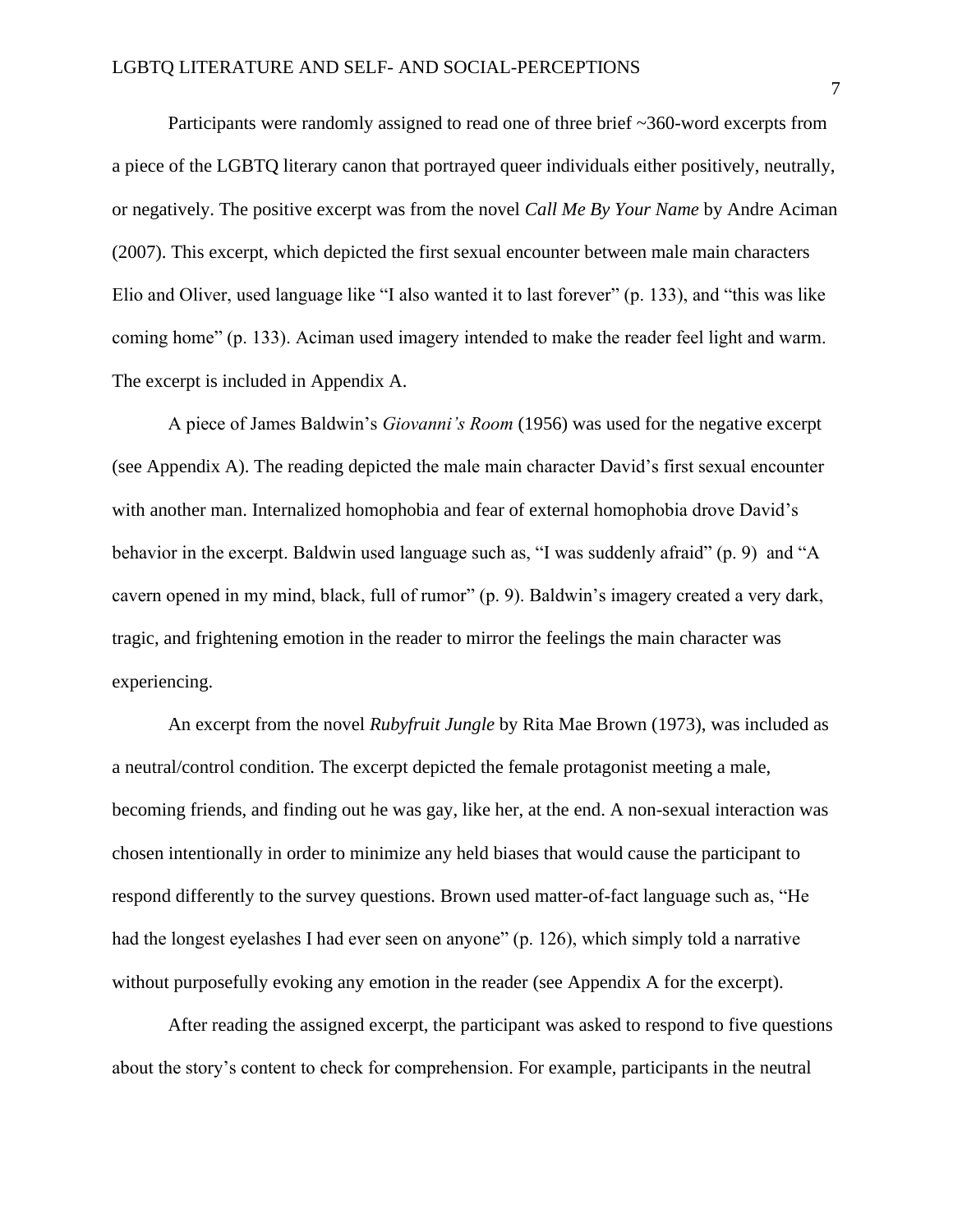excerpt group responded to a multiple choice question asking, "Where does the narrator sleep overnight?" This ensured that readers would have read the piece fully enough to process its meaning both consciously and unconsciously. If participants responded correctly to fewer than 2 out of 3 of the comprehension questions, their data were discarded from the analysis. Participants were also asked how much they liked the content of the excerpt on a five-point scale from  $5 = "I]$ *liked it a lot*" to 1 = "*I disliked it a lot*." After answering questions about the passage, participants responded to four well-regarded measures regarding internalized homophobia and levels of outness.

#### **Measures**

**Attitudes toward LGBTQ people (alpha = .92)**. The Attitudes Towards Homosexual Persons (ATHP) measure was created by Kite and Deaux (1986) to predict a heterosexual male's behavior towards a homosexual person. In the case of this survey, the scale was used to assess the participants' attitudes towards queer individuals other than themselves. The scale is 21 questions such as "I would not mind having a homosexual friend" and "Homosexuality is a mental illness." Responses were indicated using a Likert-type scale with five possible responses from 1 = *Strongly Agree* to 5 = *Strongly Disagree*. The questions that were positive were recoded and then an aggregate of participants' responses was found, with higher scores indicating more positive attitudes.

**Internalized homophobia (alpha = .86)**. The Internalized Homophobia Scale (IHP) was created by Herek, Cogan, Gillis, and Glunt (1998) to assess the relationship between internalized homophobia and psychological well-being. The nine-item test was also measured with a 5-point Likert-type scale with five possible responses from 1 = *Strongly Agree* to 5 = *Strongly Disagree*. The measure contained questions such as "I wish I weren't attracted to the same sex" and "I have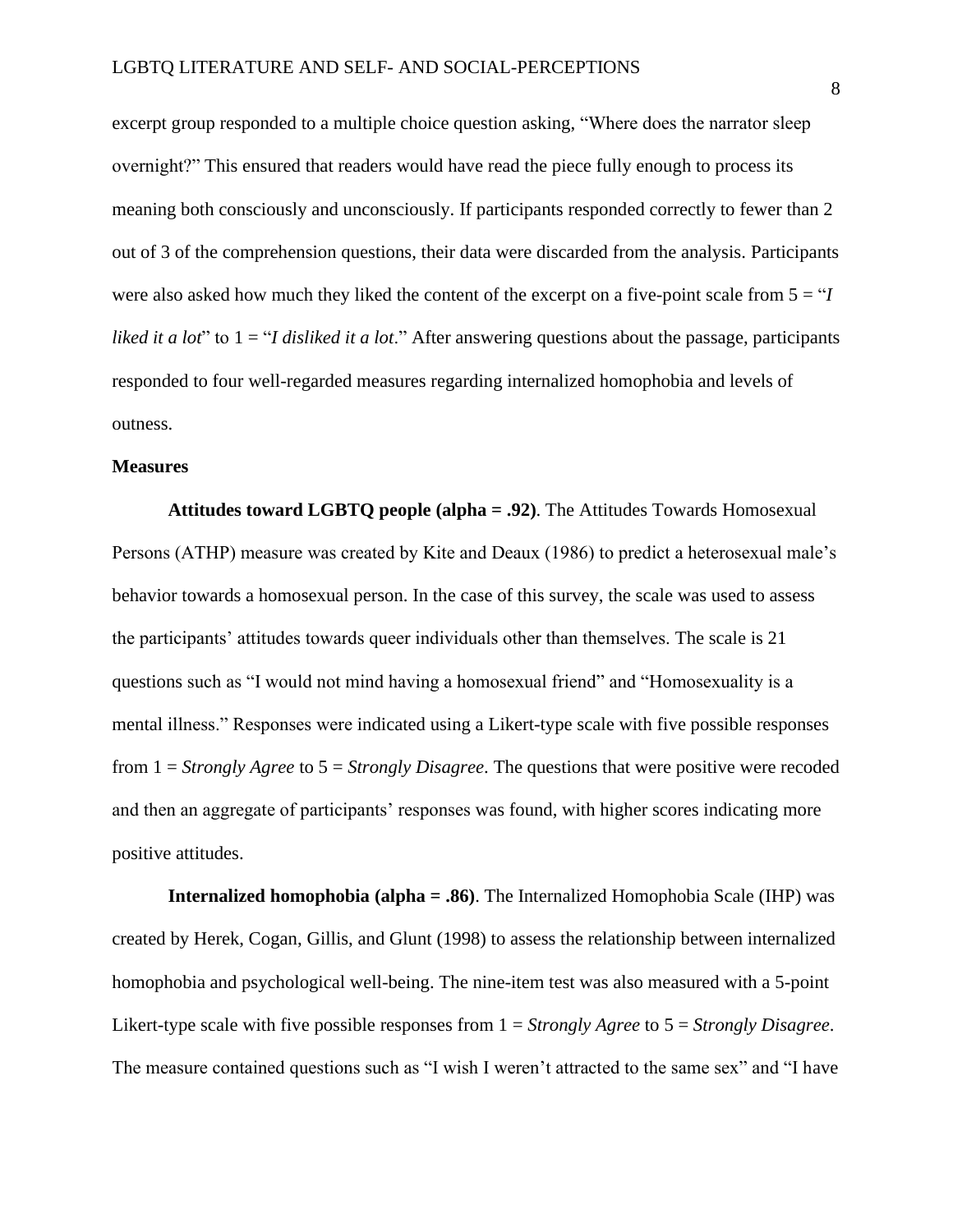tried to become more sexually attracted to the opposite sex." Participants' responses were averaged, and lower scores indicated greater levels of internalized homophobia. In the present study, the IHP was used to determine levels of internalized homophobia present within the participant.

**Community attitudes (alpha = .76)**. Frost and Meyer (2012) developed the Community Connectedness Scale to determine levels of connectedness LGBTQ individuals felt to their community. They theorized that connectedness would be correlated with health. The scale originally studied only gay and bisexual men in New York City. The questions were tailored to generalize to any community rather than to be specific to the New York City queer community. For example, "You feel you're a part of NYC's LGBT community," became, "You feel you're a part of the LGBTQ community," in the current study. The original scale consisted of eight questions with possible responses from 1 (*strongly agree*) to 4 (*strongly disagree*), with higher scores meaning more feelings of connectedness. For the present study, a five-point scale was used in order to maintain consistency across the scales, with higher scores still indicating more connectedness. The Community Connectedness Scale was used in this study to understand participants' attitudes toward the LGBTQ community.

**Comfort with outness (alpha = .94)**. Mohr and Fassinger (2000) created the Outness Inventory (OI) to determine how open queer individuals are about their sexuality to others. The OI contains three subsections: family, workplace, and religion. The inventory is measured with a 7-point scale that contains a range of answers regarding the participant's certainty that the person in question knows about their sexuality and how openly their sexuality is discussed with that person. The ratings from each subsection are averaged, and overall outness is measured by finding the mean of those averages. For the purposes of this study, the Outness Inventory was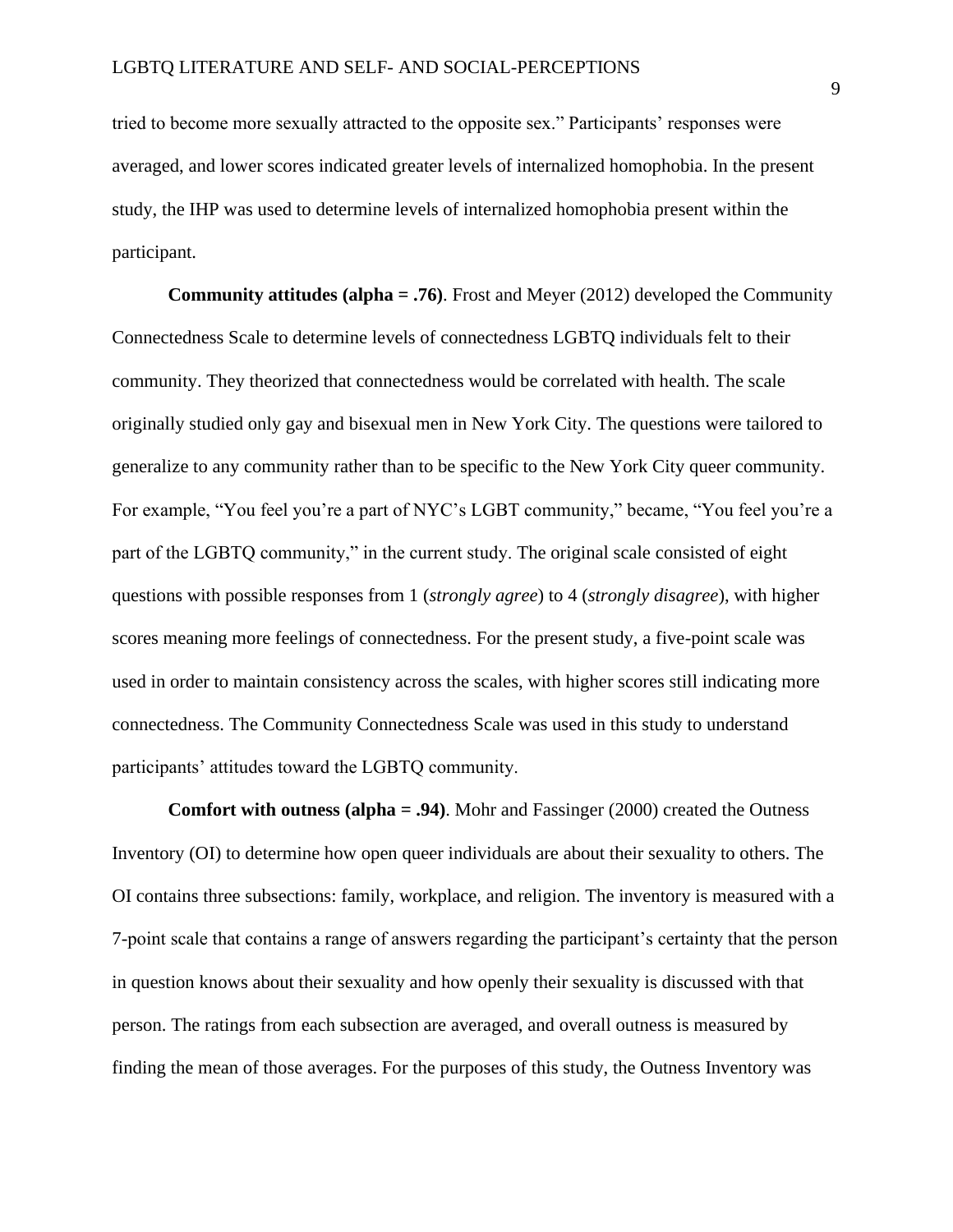modified to determine the level of comfort the participant had regarding being open about their sexuality to others. The questions of the scale remained the same, but the labels on the Likert scale responses changed; "7 = person definitely knows about your sexual orientation status, and it is OPENLY talked about" from the original measure became " $7 = I$  am comfortable with this person DEFINITELY knowing about my sexual orientation status and OPENLY talking about it." Both the original Outness Inventory and the modified version were assessed in the present study, but only the modified version was analyzed.

#### **Results**

The data were downloaded from Qualtrics and entered into SPSS. One-way betweengroups ANOVA tests were used for each outcome variable, to determine the effect of exposure to LGBTQ literature (positive, negative, neutral) on participants' attitudes toward the LGBTQ community and the self. Table 1 includes the means and standard deviations for each outcome variable across the three conditions. Contrary to the research hypothesis, scores on the Attitudes Towards Homosexual People scale were not affected by the type of literature read by the participant,  $F(2, 48) = .173$ ,  $p = .842$ . There was not a significant difference on the Internalized Homophobia Scale between groups,  $F(2, 48) = 0.233$ ,  $p = 0.793$ . Community connectedness was also not affected by the type of literature read between groups,  $F(2, 48) = 1.196$ ,  $p = 0.311$ . Level of comfort in being out was not significantly different between the experimental conditions,  $F(2, 48) = 1.881$ ,  $p = 0.164$ .

#### **Discussion and Limitations**

Contrary to expectations, none of the outcome measures had significant between-group differences depending on the type of literature read by the participant. These findings might suggest that literature does not prime LGBTQ participants to feel a certain way about LGBTQ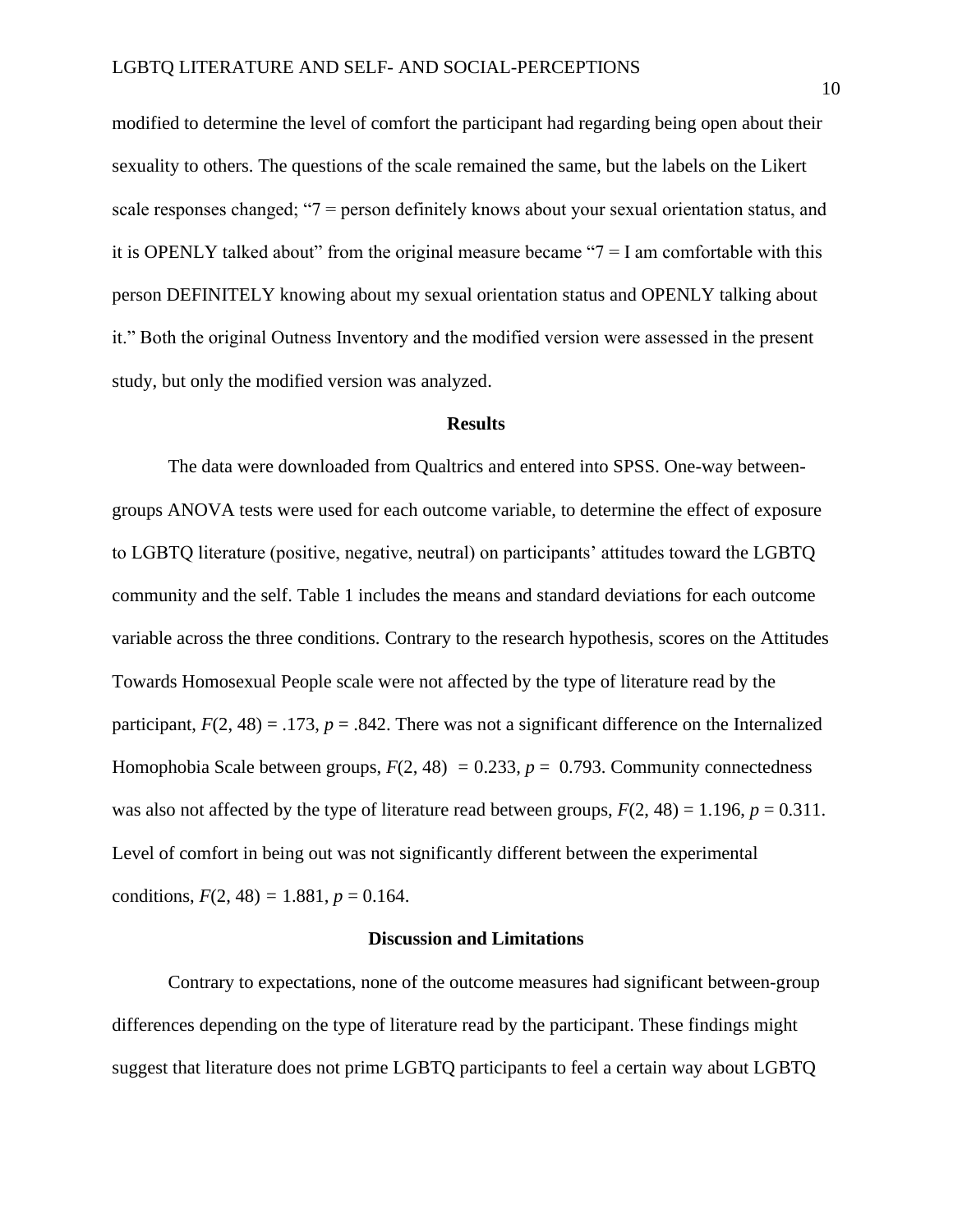individuals and/or themselves. However, each scale used in the study had nuances that complicate that assumption. For instance, the Attitudes Towards Homosexual People scale is meant to determine social perception of other LGBTQ individuals, so it is subjective, but the nature of the participants' demographics likely influenced the results. Community connectedness and actual outness are both objective, and therefore would be less subject to influence by priming.

In addition, the study was limited by a small sample size. With an N of only 50, and only 14-18 participants in each experimental group, there could not be a large enough effect size to produce meaningful results. The study reasonably could have reached hundreds of participants, as it was sent out to 101 LGBTQ resource centers. Participants from only 11 universities responded, so it is possible that only 11 of these 101 resource centers passed the survey along to their listserv, which was the most crucial aspect of recruitment for the study.

Another issue with the study is that people who are a part of LGBTQ resource centers' listservs are more likely to already be comfortable in their sexuality, or they might at least be accepting of their own sexuality. In addition, their social and self-perceptions of LGBTQ people are already likely higher than average due to their being surrounded by positivity regarding sexuality (Saewyc, Konishi, Rose, & Homma, 2014). Participants were all recruited from universities, where LGBTQ people feel their issues are generally seen and cared for (Szymanski & Bissonette, 2019), so their results on each scale could be skewed to be more positive no matter what piece of literature they read. When asked how much time had passed since they first came out to anyone, 48% of participants responded they had been out for five or more years. Had the study predominantly surveyed individuals who had been out for less time, or had they not been out to anyone, the participants may have been more influenced by priming from biased literature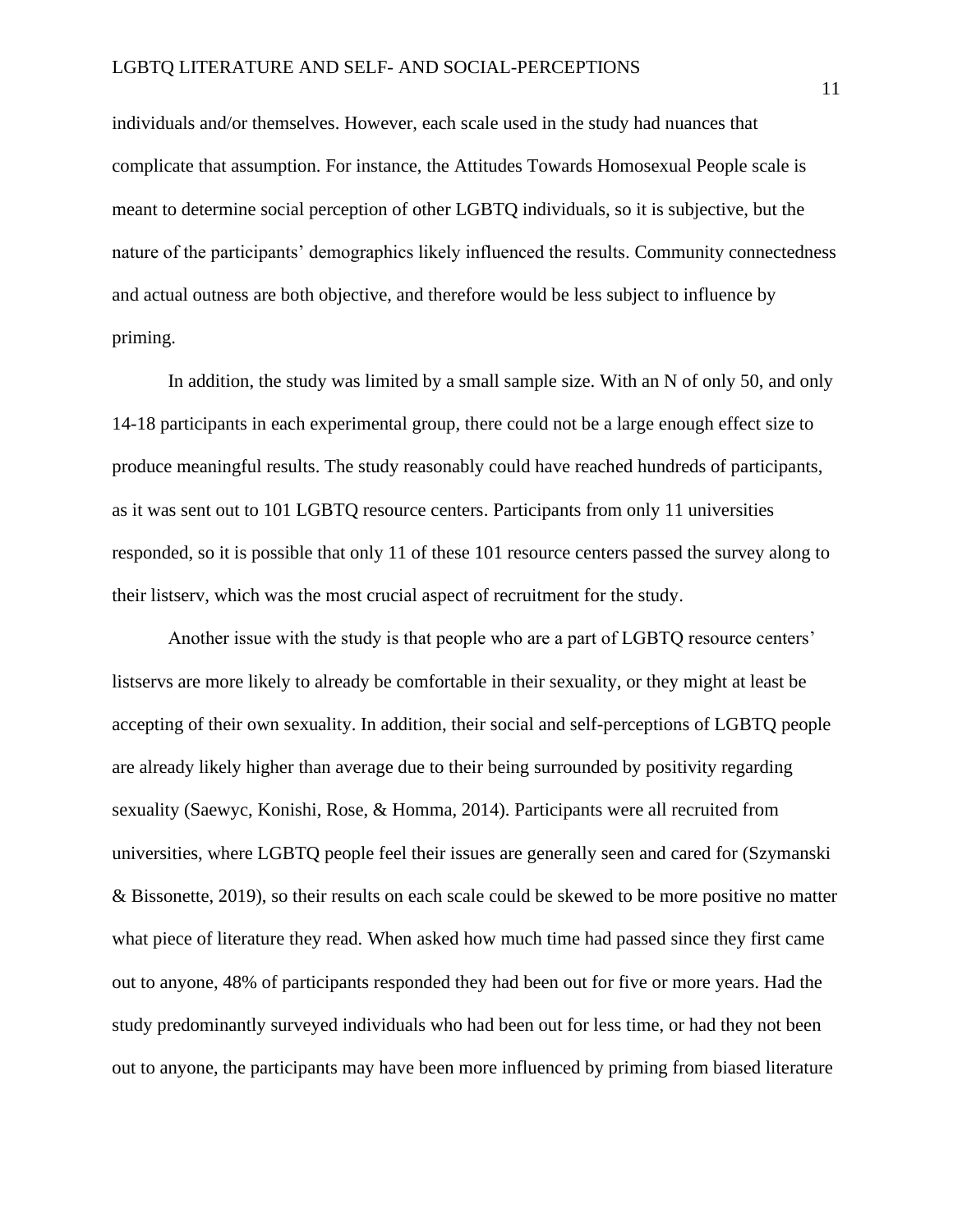because they may still be more closely affected by homophobia, both internal and external, that would prevent them from coming out.

It is also possible that the selected excerpts were not biased clearly enough. When asked how much they liked the excerpts, more participants said they disliked the content of the negative excerpt from *Giovanni's Room* by James Baldwin (28.6%) than they did the neutral excerpt (5%) or the positive excerpt (10.6%). However, 56.1% of the negative excerpt group said they liked the content of the reading from *Giovanni's Room*, and 14.3% were neutral about the excerpt. Within the control group, 40% said they neither liked nor disliked the excerpt from *Rubyfruit Jungle* by Rita Mae Brown, but 55% said they either liked it a little or liked it very much. For the positive excerpt from *Call Me By Your Name* by Andre Aciman, 21% felt neutrally toward the text, and 68.4% said they either liked the reading a little or very much. Because more people liked the content of the negative excerpt than they did the neutral excerpt, it is possible that their biases were not noticeable to the readers. The responses to how much participants liked the excerpts also could have been influenced by factors such as the writing styles of the authors or the narratives within the excerpts.

This study's procedure could have been improved in other ways. For example, a qualitative format with in-person interview, asking participants how they see media influencing their lives and perceptions, may have been more effective. Similarly, the test could have been more successful if it had been administered in person because participants may have been more willing to complete the whole survey. If an incentive for participation had been given, such as a chance to win in a lottery, participation may have increased. Many of this study's limitations revolve around it being conducted by an undergraduate with minimal resources and stature.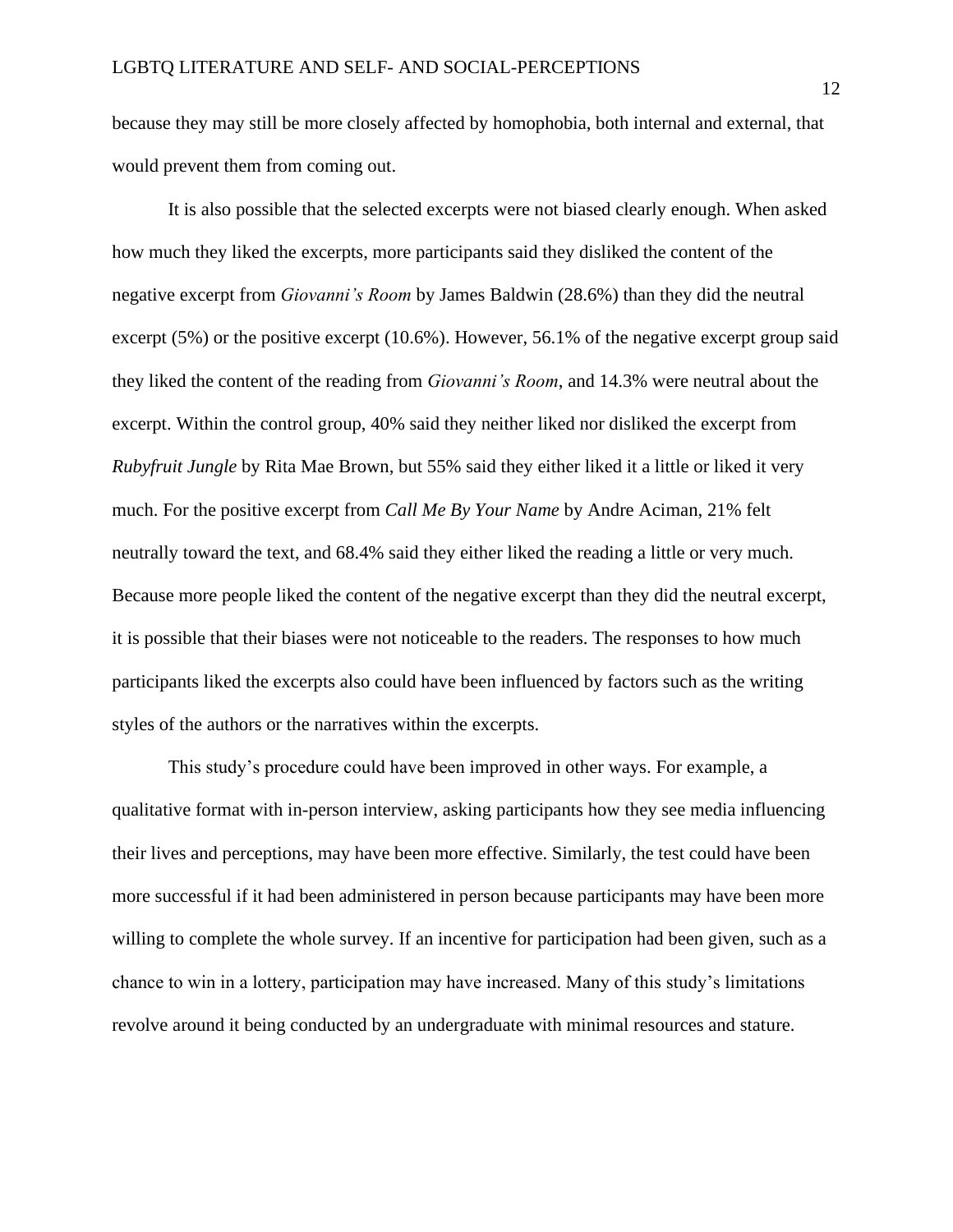The media, including literature and television, is among the most influential modes in which to spread information and misinformation. LGBTQ individuals have a long-standing history of being negatively portrayed in all types of media, from literature to television. These stereotypes are sometimes emblematic or reflective of real life, but at the same time, they reinforce harmful ideas about LGBTQ people into the minds of the media's consumers, and especially to people who identify with those characters. Studies like this one, had it been more effective, could be important in destigmatizing LGBTQ identities in literature and the media in general. More research is needed to determine the exact role literature can play in people's social and self-perceptions, and there are many types of research that can be done on the subject. When the media has so much influence over people's perceptions, it is important that all types of people are portrayed in ways that elevate their well-being. The media has the power to change people's minds by causing its consumers to empathize and relate to its representations. The people in power, those who create media, must be aware of the effects they have on society and in cementing harmful ideas in the minds of those who are disproportionately affected.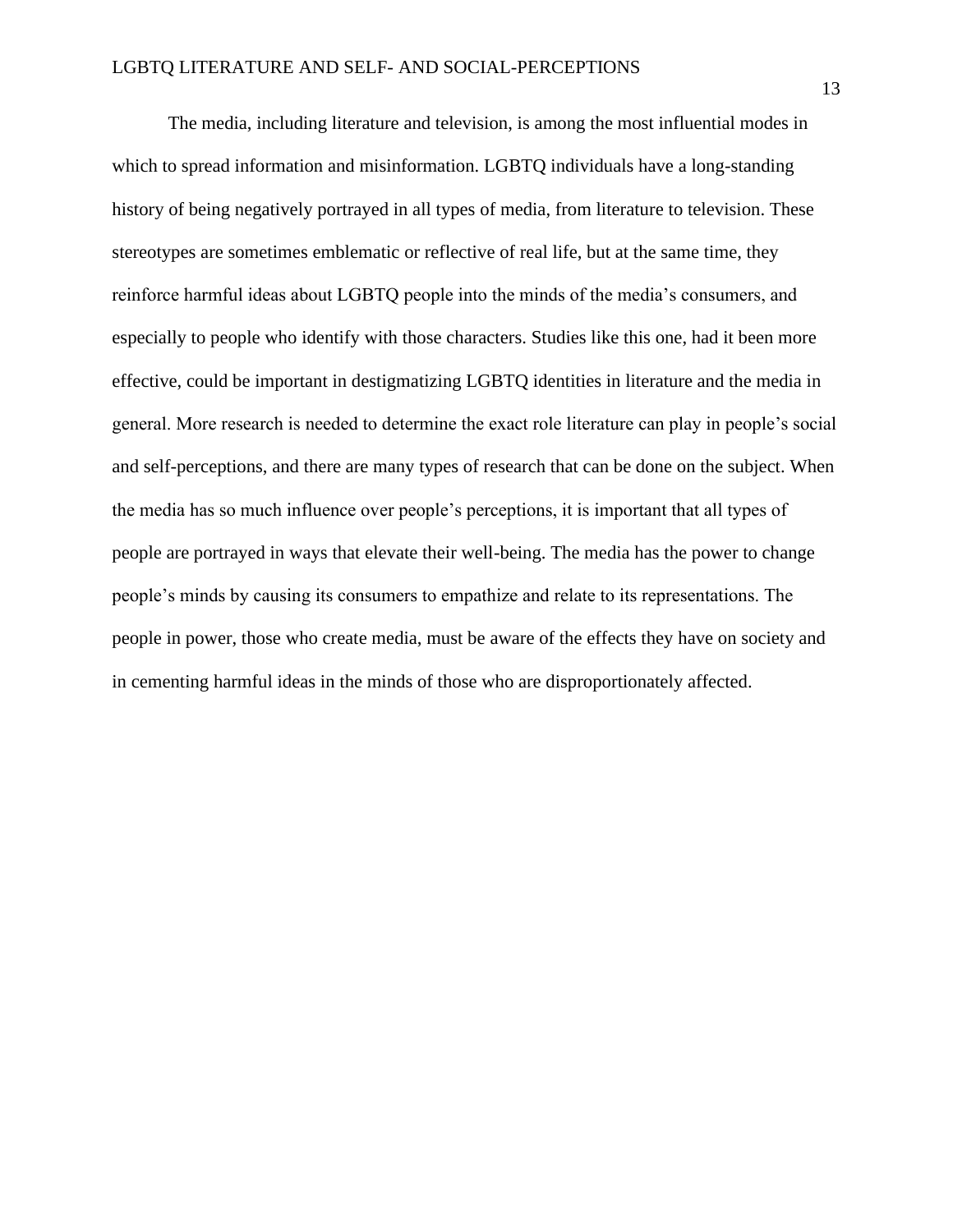#### References

- Aciman, A. (2007). *Call Me By Your Name*. New York, NY: Picador.
- Baldwin, J. (1956). *Giovanni's Room.* New York, NY: Vintage Books.
- Bonds-Raacke, J. M., Cady, E. T., Schlegel, R., Harris, R. J. & Firebaugh, L. (2007). Remembering gay/lesbian media characters: Can Ellen and Will improve attitudes toward homosexuals?, *Journal of Homosexuality, 53*(3), 19-34, DOI: 10.1300/J082v53n03\_03

Brown, R. M. (1973). *Rubyfruit Jungle*. New York, NY: Bantam Books.

- Craig, S. L., McInroy, L., McCready, L. T. & Alaggia, R. (2015). Media: A catalyst for resilience in lesbian, gay, bisexual, transgender, and queer youth, *Journal of LGBT Youth, 12*(3), 254-275, DOI: 10.1080/19361653.2015.1040193
- Davis, Sid. (1961). *Boys Beware*. Los Angeles, CA: Sidney Davis Productions.
- Frost, D. M. & Meyer, H. L. (2012). Measuring Community Connectedness among Diverse Sexual Minority Populations, *Journal of Sex Research, 49*(1), 36-49.
- Gomillion, S. C. & Giuliano, T. A. (2011) The Influence of Media Role Models on Gay, Lesbian, and Bisexual Identity, *Journal of Homosexuality, 58*(3), 330- 354, DOI: [10.1080/00918369.2011.546729](https://doi.org/10.1080/00918369.2011.546729)
- Griffith, D. W. & Dixon, T. (1915). *Birth of a Nation*. Los Angeles, CA: Triangle Film Corp.
- Herek, G. M., Cogan, J. C., Gillis, J. R., & Glunt, E. K. (1998). Correlates of internalized homophobia in a community sample of lesbians and gay men. *Journal of the Gay and Lesbian Medical Association, 2*, 17-25.
- Kite, M. E., & Deaux, K. (1986). Attitudes toward homosexuality: Assessment and behavioral consequences. *Basic and Applied Psychology, 7*, 137-162.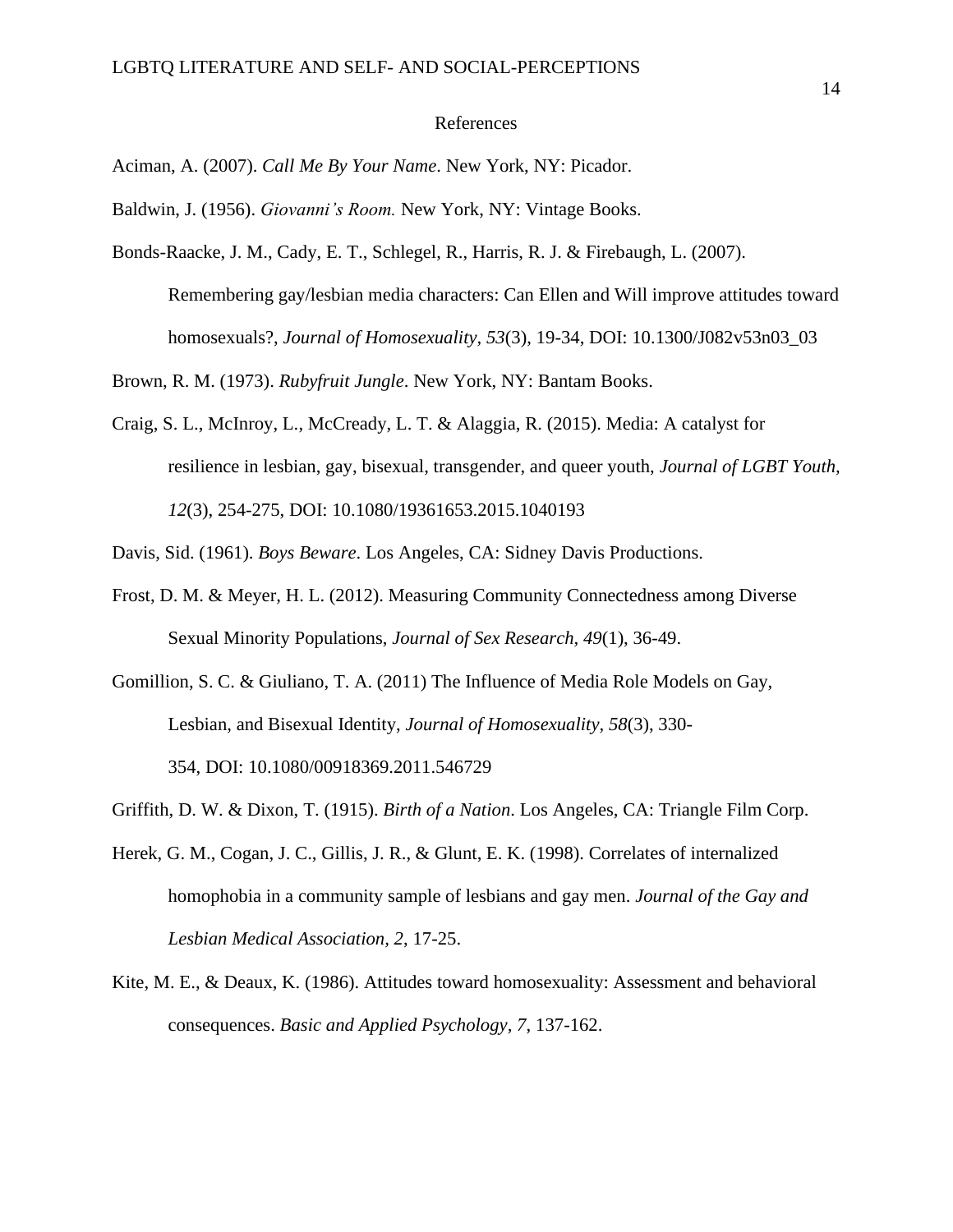- McDonald, K. (2018). Social Support and Mental Health in LGBTQ Adolescents: A review of the literature, *Issues in Mental Health Nursing, 39*(1), 16-29, DOI: 10.1080/01612840.2017.1398283
- McLaughlin, B. & Rodriguez, N. S. (2017) Identifying with a Stereotype: The Divergent Effects of Exposure to Homosexual Television Characters, *Journal of Homosexuality, 64*(9), 1196-1213, DOI: 10.1080/00918369.2016.1242335
- Mohr, J. J., & Fassinger, R. E. (2000). Measuring dimensions of lesbian and gay male experience. *Measurement and Evaluation in Counseling and Development, 33*, 66-90.
- Mongelli, F. (2019). Minority stress and mental health among LGBT populations: An update on the evidence. *Minerva Psichiatrica*, *60*(1), 27-50.
- Ojeda-Leitner, D. & Lewis, R. K. (2019). Assessing health-related stereotype threats and mental healthcare experiences among a LGBT sample, *Journal of Prevention & Intervention in the Community*, DOI: 10.1080/10852352.2019.1654262
- Saewyc E. M., Konishi C., Rose H. A., & Homma Y. (2014). School-Based Strategies to Reduce Suicidal Ideation, Suicide Attempts, and Discrimination among Sexual Minority and Heterosexual Adolescents in Western Canada. *International Journal of Child, Youth & Family Studies 5*(1), 89-112.
- Sedgwick, E. K. (2002). Paranoid Reading and Reparative Reading, or, You're So Paranoid, You Probably Think This Essay Is About You. *Touching Feeling*. Duke University Press, Durham.
- Szymanski, D. M., & Bissonette, D. (2019). Perceptions of the LGBTQ College Campus Climate Scale: Development and Psychometric Evaluation, *Journal of Homosexuality*, DOI: [10.1080/00918369.2019.1591788](https://doi-org.libproxy.unl.edu/10.1080/00918369.2019.1591788)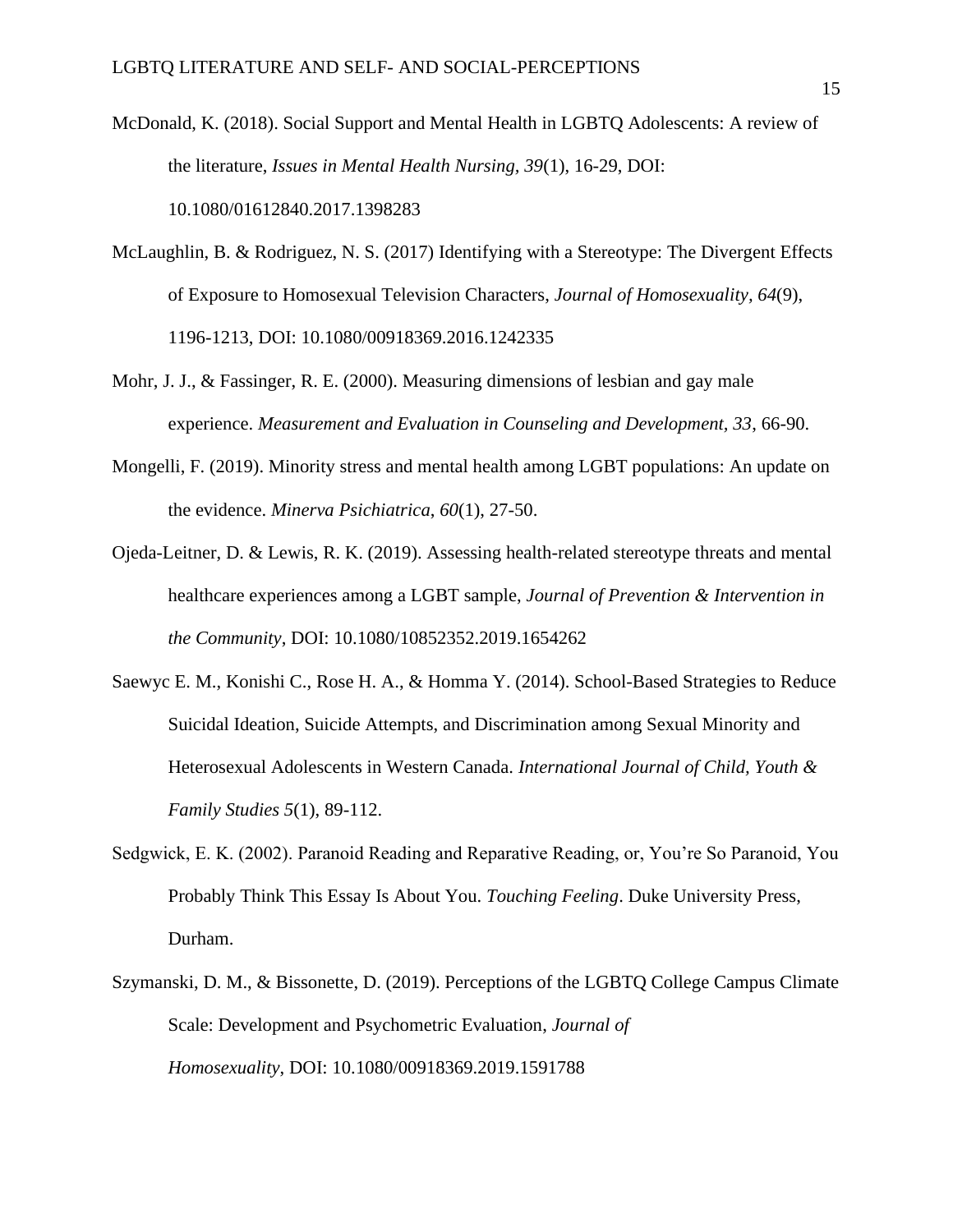Umaa-Taylor, A. J., et al. (2014). Ethnic and Racial Identity During Adolescence and Into Young Adulthood: An Integrated Conceptualization, *Child Development, 84*(1), 21-39.

Waggoner, E. B. (2018). Bury Your Gays and Social Media Fan Response: Television, LGBTQ Representation, and Communitarian Ethics, *Journal of Homosexuality, 65*(13), 1877- 1891, DOI: 10.1080/00918369.2017.1391015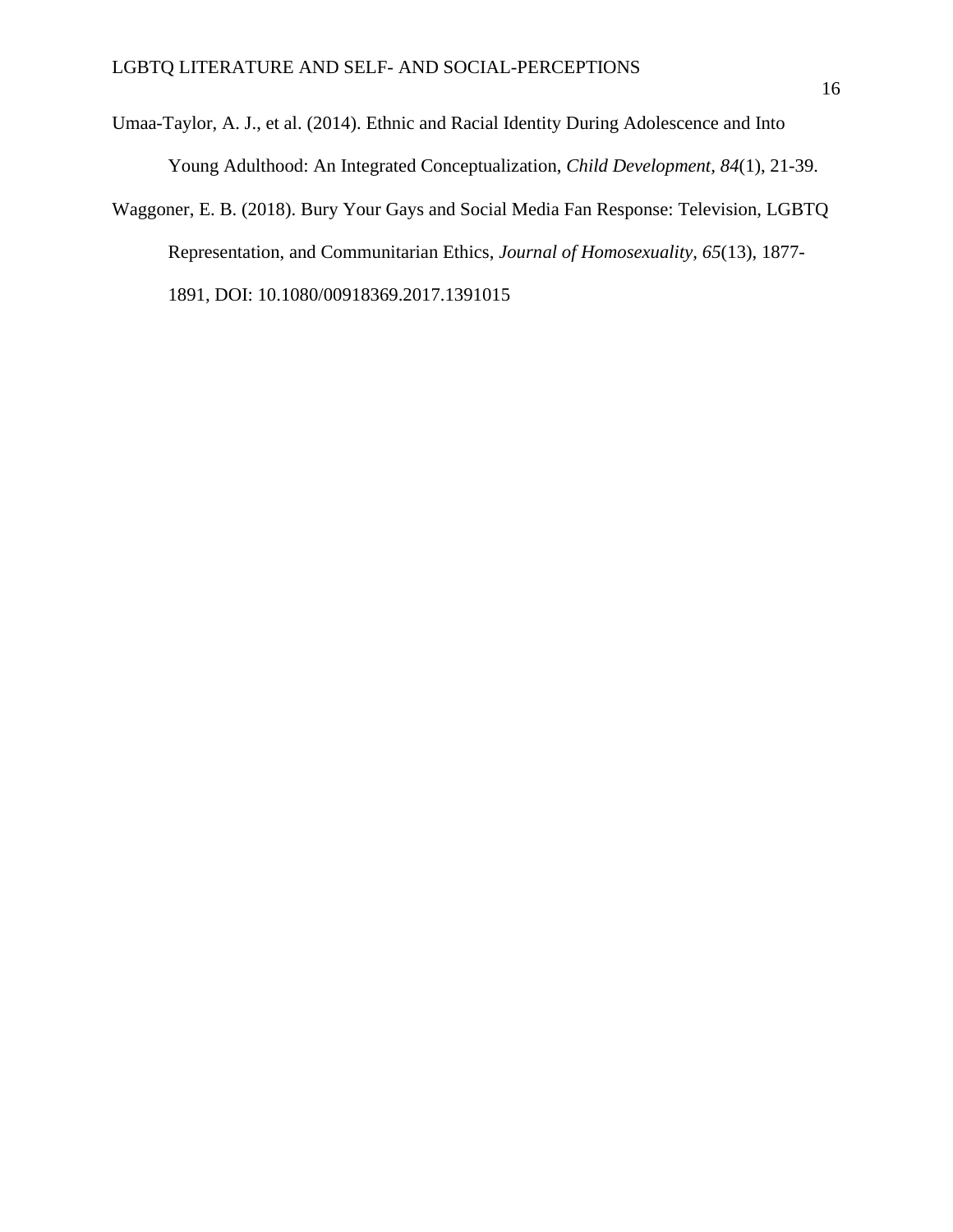|                       | <b>Outcomes</b> |             |             |             |
|-----------------------|-----------------|-------------|-------------|-------------|
| Condition             | <b>ATHP</b>     | <b>IHP</b>  | CC          | ΟI          |
| Positive $(n = 18)$   | 2.93(0.128)     | 4.44(0.457) | 1.51(0.444) | 4.63(1.123) |
| Neutral $(n = 18)$    | 2.92(0.104)     | 4.33(0.542) | 1.69(0.686) | 4.36(1.006) |
| Negative ( $n = 14$ ) | 2.93(0.128)     | 4.33(0.768) | 1.39(0.512) | 5.13(1.191) |
| Total $(N = 50)$      | 2.93(0.115)     | 4.36(0.578) | 1.54(0.563) | 4.68(1.123) |

Table 1. Means and standard deviations for outcomes by condition

*Note*. ATHP = Attitudes Towards Homosexual People Scale. IHP = Internalized Homophobia Scale. CC = Community Connectedness Scale. OI = Outness Inventory.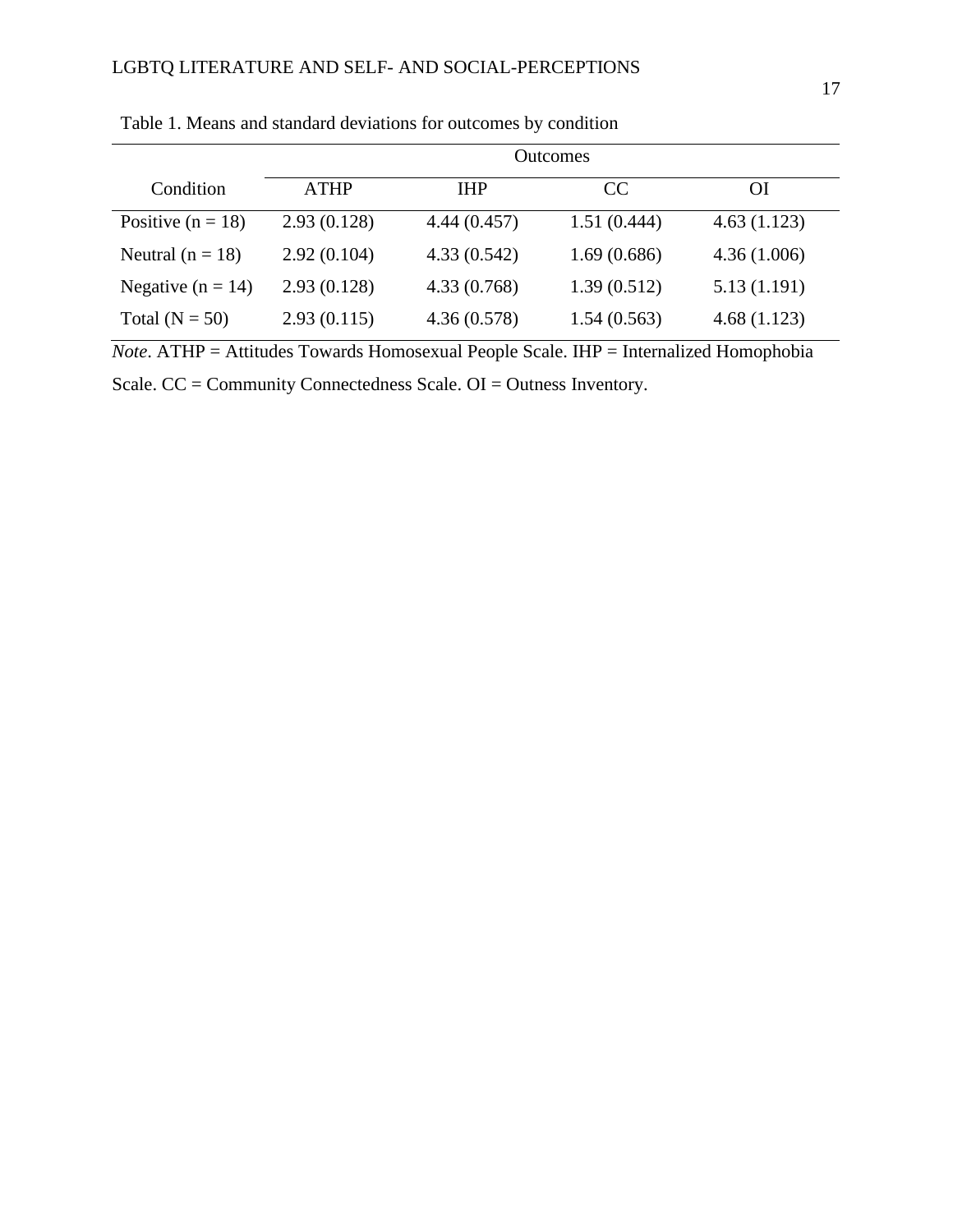#### Appendix A

#### Negative Excerpt:

I [David] awoke while Joey was still sleeping, curled like a baby on his side, toward me. He looked like a baby, his mouth half open, his cheek flushed, his curly hair darkening the pillow and half hiding his damp round forehead and his long eyelashes glinting slightly in the summer sun. We were both naked and the sheet we had used as a cover was tangled around our feet. Joey's body was brown, was sweaty, the most beautiful creation I had ever seen till then. I would have touched him to wake him up but something stopped me. I was suddenly afraid. Perhaps it was because he looked so innocent lying there, with such perfect trust; perhaps it was because he was so much smaller than me; my own body suddenly seemed gross and crushing and the desire which was rising in me seemed monstrous. But, above all, I was suddenly afraid. It was borne in on me: *But Joey is a boy*. I saw suddenly the power in his thighs, in his arms, and in his loosely curled fists. The power and the promise and the mystery of that body made me suddenly afraid. That body suddenly seemed the black opening of a cavern in which I would be tortured till madness came, in which I would lose my manhood. Precisely, I wanted to know that mystery and feel that power and have that promise fulfilled through me. The sweat on my back grew cold. I was ashamed. The very bed, in its sweet disorder, testified to vileness. I wondered what Joey's mother would say when she saw the sheets. Then I thought of my father, who had no one in the world but me, my mother having died when I was little. A cavern opened in my mind, black, full of rumor, suggestion, of half-heard, half-forgotten, half-understood stories, full of dirty words. I thought I saw my future in that cavern. I was afraid. I could have cried, cried for shame and terror, cried for not understanding how this could have happened to me, how this could have happened *in* me (Baldwin, 1956, pp. 8-9).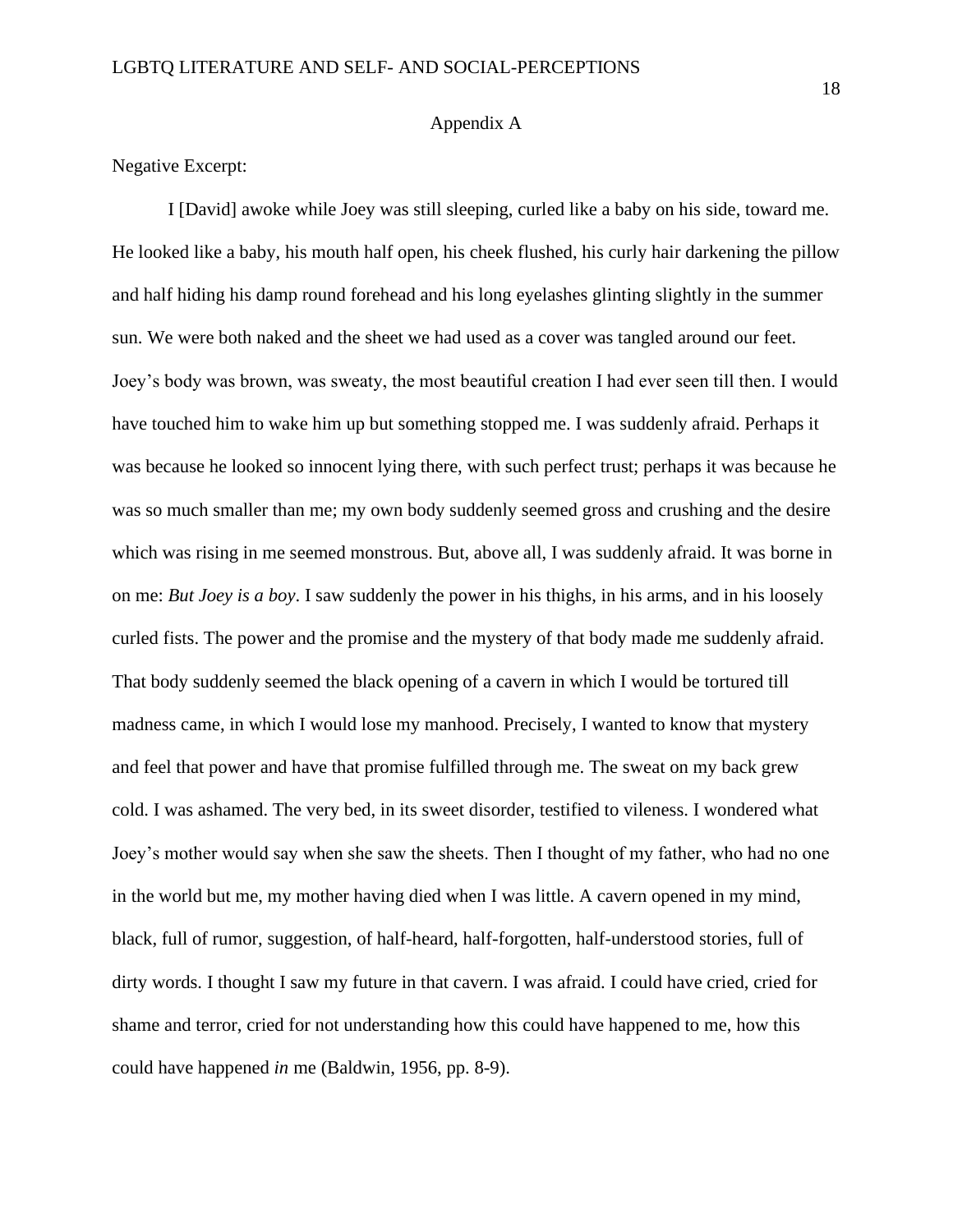Neutral Excerpt:

As I [Molly] turned, I noticed a wrecked Hudson car. Faded red and black, crumpled up in front with all the tires robbed from its wheels, it slumped in front of the Chock Full O' Nuts. It looked beautiful to me and it was home.

I went over to crawl in the back seat only to find it was occupied but the front seat was empty and the steering wheel was busted so it wouldn't get in the way. I opened the door and slid in. The young man in the back seat lifted his hat off his head with a flourish. "Good evening, Madam. Are you going to share these accommodations with me?"

"If it's okay with you I am."

"It's okay with me." He tipped his hat back over his eyes, pulled his heavy coat over his shoulders, and fell asleep.

The next morning I woke up with him leaning over the front seat poking me. "Hey babe, come on. We gotta get out of here. Time to hustle." I sat up and looked at him in the light. He had the longest eyelashes I had ever seen on anyone. His skin was the color of coffee after you put the cream in and his eyes were clear, deep brown. He had a bristling happy moustache over a full, red mouth. In short, this guy was gorgeous. I was trying to remember where I was and trying to find out if my limbs had dropped off from frostbite.

"Come on. Grab your suitcase and let's go to Chock Full. There's a sister in there who will feed us for free. Up!"

Knots of sleepy students were rushing to make their nine-o'clock class. The revolving door to Chock Full was spinning like a top, and I was so tired I went around twice before I could get myself out. We sat at a counter toward the back and a waitress in a blue uniform served us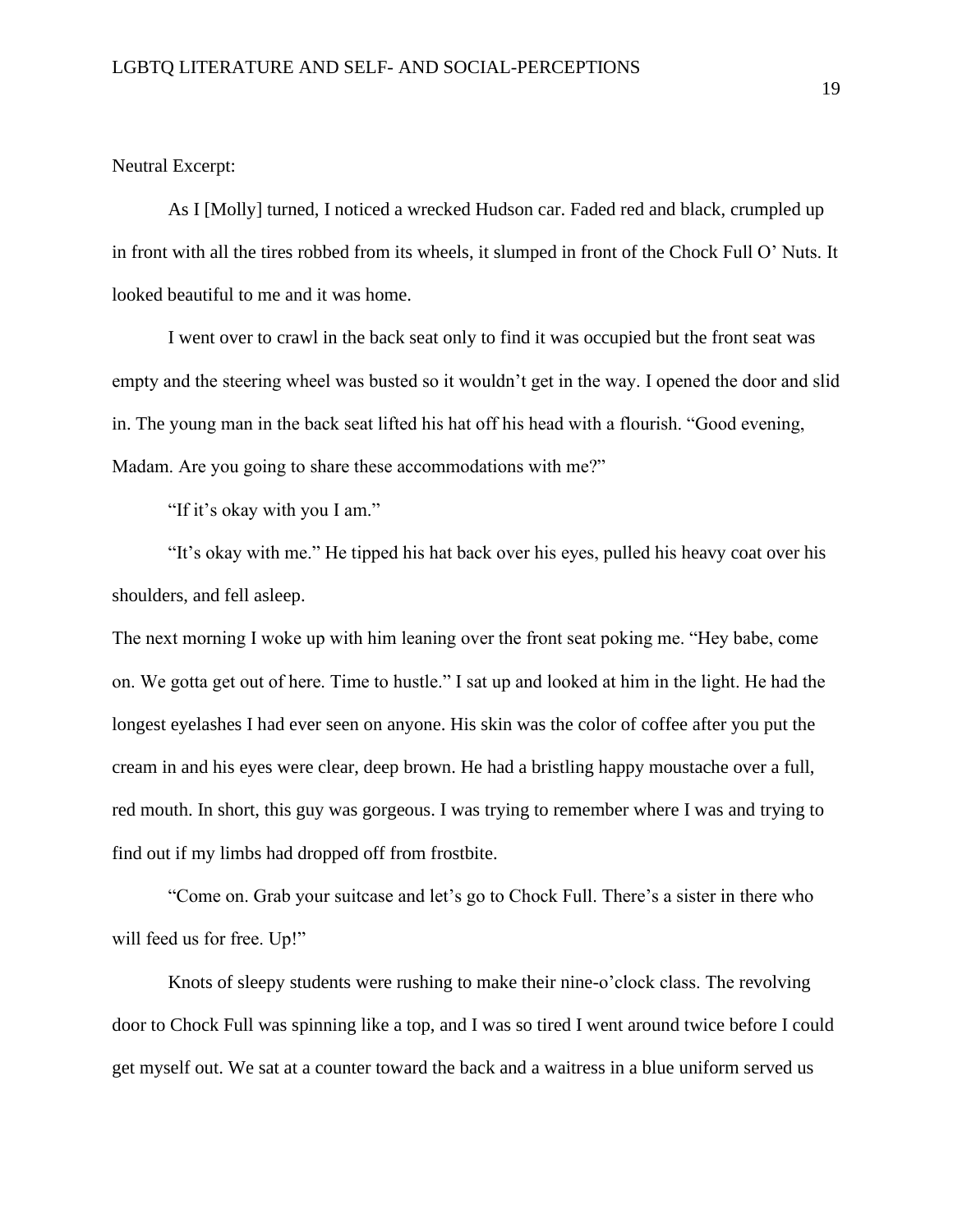coffee and donuts. She wrote out a make-believe slip and winked at my roommate. "Got yourself a new girlfriend, Calvin?"

"Not me, I don't go in for girlfriends." He winked back at her (Brown, 1973, pp. 125-6).

#### Positive Excerpt:

I [Elio] was on the cusp of something, but I also wanted it to last forever, because I knew there'd be no coming back from this. When it happened, it happened not as I'd dreamed it would, but with a degree of discomfort that forced me to reveal more of myself than I cared to reveal. I had an impulse to stop him, and when he noticed, he did ask, but I did not answer, or didn't know what to answer, and an eternity seemed to pass between my reluctance to make up my mind and his instinct to make it up for me. From this moment on, I thought, from this moment on—I had, as I'd never before in my life, the distinct feeling of arriving somewhere very dear, of wanting this forever, of being me, me, me, me, and no one else, just me, of finding in each shiver that ran down my arms something totally alien and yet by no means unfamiliar, as if all this had been part of me all of my life and I'd misplaced it and he had helped me find it. The dream had been right—this was like coming home, like asking, Where have I been all my life? which was another way of asking, Where were you in my childhood, Oliver? which was yet another way of asking, What is life without this? which was why, in the end, it was I, and not he, who blurted out, not once, but many, many times, You'll kill me if you stop, you'll kill me if you stop, because it was also my way of bringing full circle the dream and the fantasy, me and him, the longed-for words from his mouth, which was when I must have begun obscenities that he repeated after me, softly at first, till he said, "Call me by your name and I'll call you by mine," which I'd never done in my life before and which, as soon as I said my own name as though it